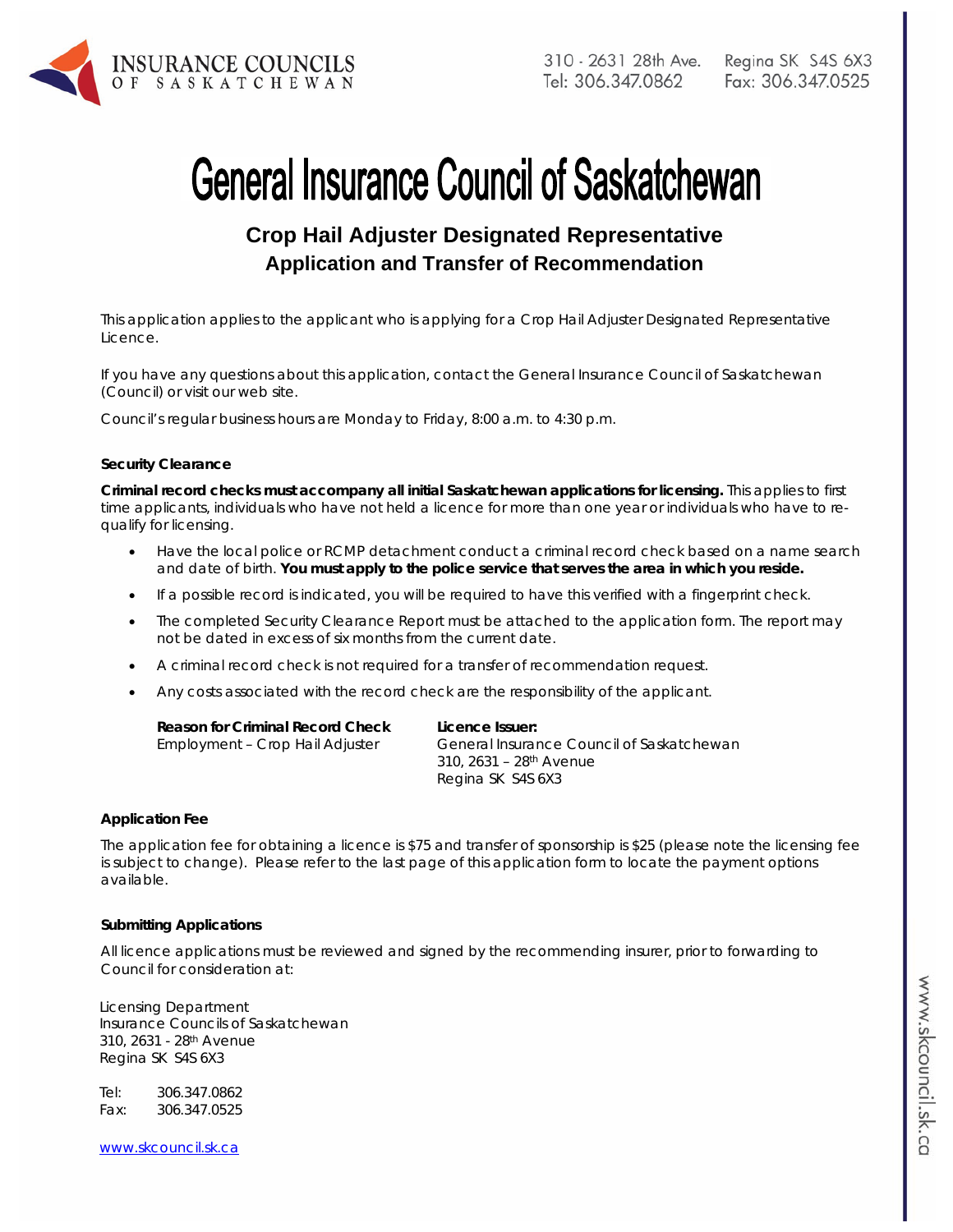

| <b>General Insurance Council</b><br>of Saskatchewan<br>Crop Hail Adjuster Designated<br>Representative<br>Application - \$50<br>Transfer of Recommendation - \$25  | For office use only<br>Licence Number<br>Date Issued<br>Date Processed | <b>Received Date</b>                 |                  |
|--------------------------------------------------------------------------------------------------------------------------------------------------------------------|------------------------------------------------------------------------|--------------------------------------|------------------|
| Part A: Identification Information                                                                                                                                 |                                                                        |                                      | $\square$ Male   |
| $\Box$ Mrs.<br>$\Box$<br>Mr.<br>$\Box$ Miss<br>$\Box$ Ms.                                                                                                          |                                                                        | <b>Birth Date</b><br>month date year | $\square$ Female |
| Legal First Name (in full)<br>Legal Last Name                                                                                                                      |                                                                        | Legal Middle Name(s)                 |                  |
| <b>Preferred First Name</b>                                                                                                                                        |                                                                        | Maiden Name                          |                  |
| Previous Surname(s):                                                                                                                                               |                                                                        |                                      |                  |
| Are you a permanent resident or citizen of Canada?<br>1.<br>$\Box$ No<br>$\Box$ Yes<br>If you answered yes, do not complete question 2.                            |                                                                        |                                      |                  |
| $\Box$ Yes<br>$\Box$ No<br>2.<br>Are you a citizen of another country that holds a valid work permit or Immigrant Visa in<br>Canada? If yes, please attach a copy. |                                                                        |                                      |                  |
| If you answered no to either question, please provide an explanation on a separate sheet of paper and attach it<br>to this application form.                       |                                                                        |                                      |                  |
| Place of residence                                                                                                                                                 |                                                                        |                                      |                  |
| Number and Street, Apt., Box #                                                                                                                                     |                                                                        |                                      |                  |
| City/Town                                                                                                                                                          | Province/State                                                         |                                      | Postal/Zip Code  |
|                                                                                                                                                                    |                                                                        |                                      |                  |
| Personal Telephone<br>Personal Fax                                                                                                                                 |                                                                        | Personal Cell                        |                  |
| Personal E-mail                                                                                                                                                    |                                                                        |                                      |                  |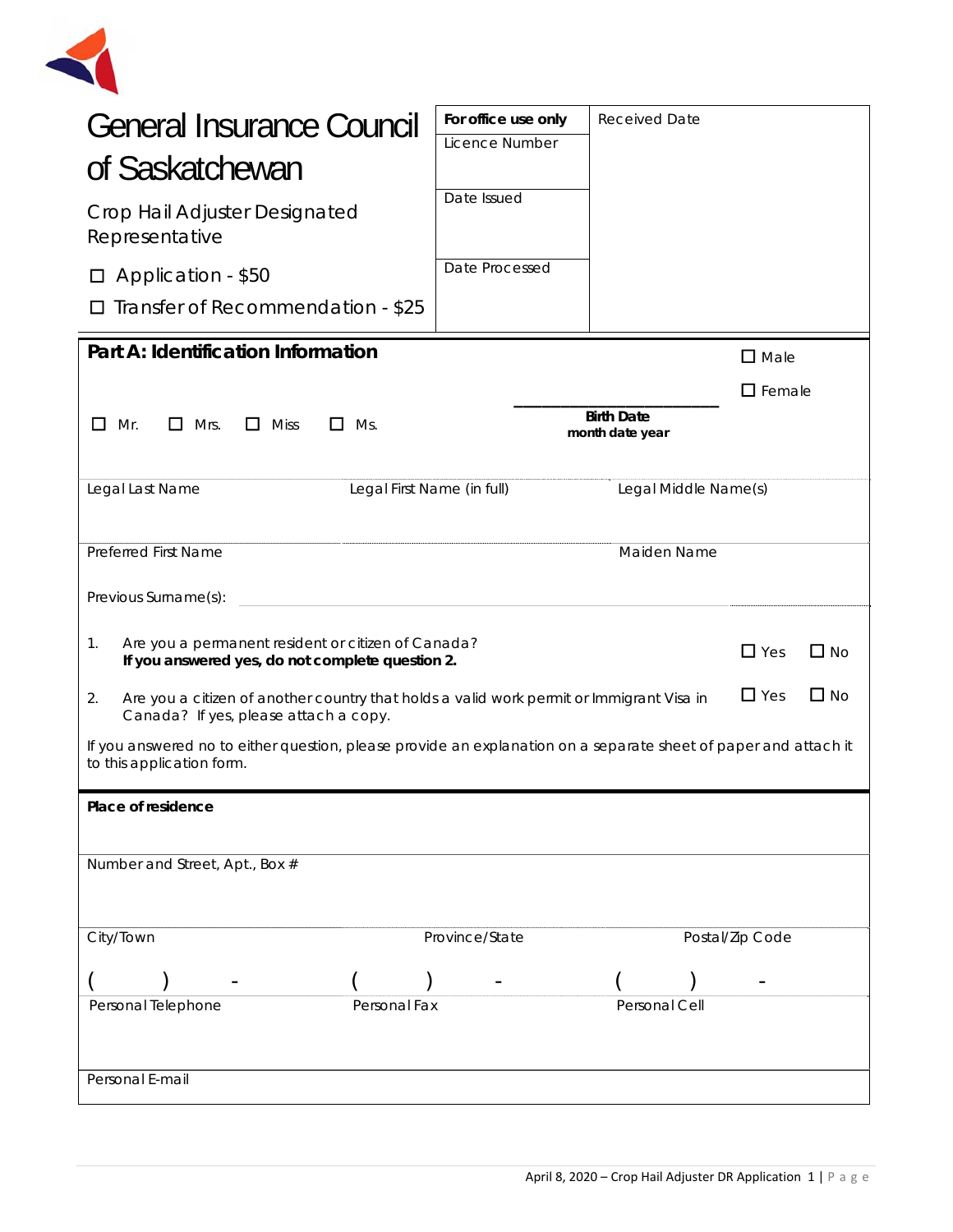

| Name of adjusting firm and business address where you will be employed. This is the address mail will be sent to.             |  |  |  |
|-------------------------------------------------------------------------------------------------------------------------------|--|--|--|
| (complete only if different than place of residence)                                                                          |  |  |  |
|                                                                                                                               |  |  |  |
| Business name (if applicable)                                                                                                 |  |  |  |
|                                                                                                                               |  |  |  |
|                                                                                                                               |  |  |  |
| Number, Street, Suite # and/or Box #                                                                                          |  |  |  |
|                                                                                                                               |  |  |  |
| City/Town<br>Province/State<br>Postal/Zip Code                                                                                |  |  |  |
|                                                                                                                               |  |  |  |
| ext                                                                                                                           |  |  |  |
| <b>Business Telephone</b><br><b>Business Fax</b>                                                                              |  |  |  |
|                                                                                                                               |  |  |  |
| <b>Business E-mail</b>                                                                                                        |  |  |  |
|                                                                                                                               |  |  |  |
| Part B: Examination                                                                                                           |  |  |  |
|                                                                                                                               |  |  |  |
| An application for licence will not be accepted unless the applicant has passed the qualifying examination.                   |  |  |  |
| I have satisfied the following requirement:                                                                                   |  |  |  |
|                                                                                                                               |  |  |  |
| I have successfully completed the GICS Hail Adjuster Examination.<br>П                                                        |  |  |  |
|                                                                                                                               |  |  |  |
|                                                                                                                               |  |  |  |
| Note 1: Individuals must apply for a licence within one year from the date of successful completion of the<br>examination(s). |  |  |  |
| Note 2: An individual applying for a licence, who has not held an active licence in any jurisdiction in Canada                |  |  |  |
| during the past two consecutive years, will be considered a new applicant.                                                    |  |  |  |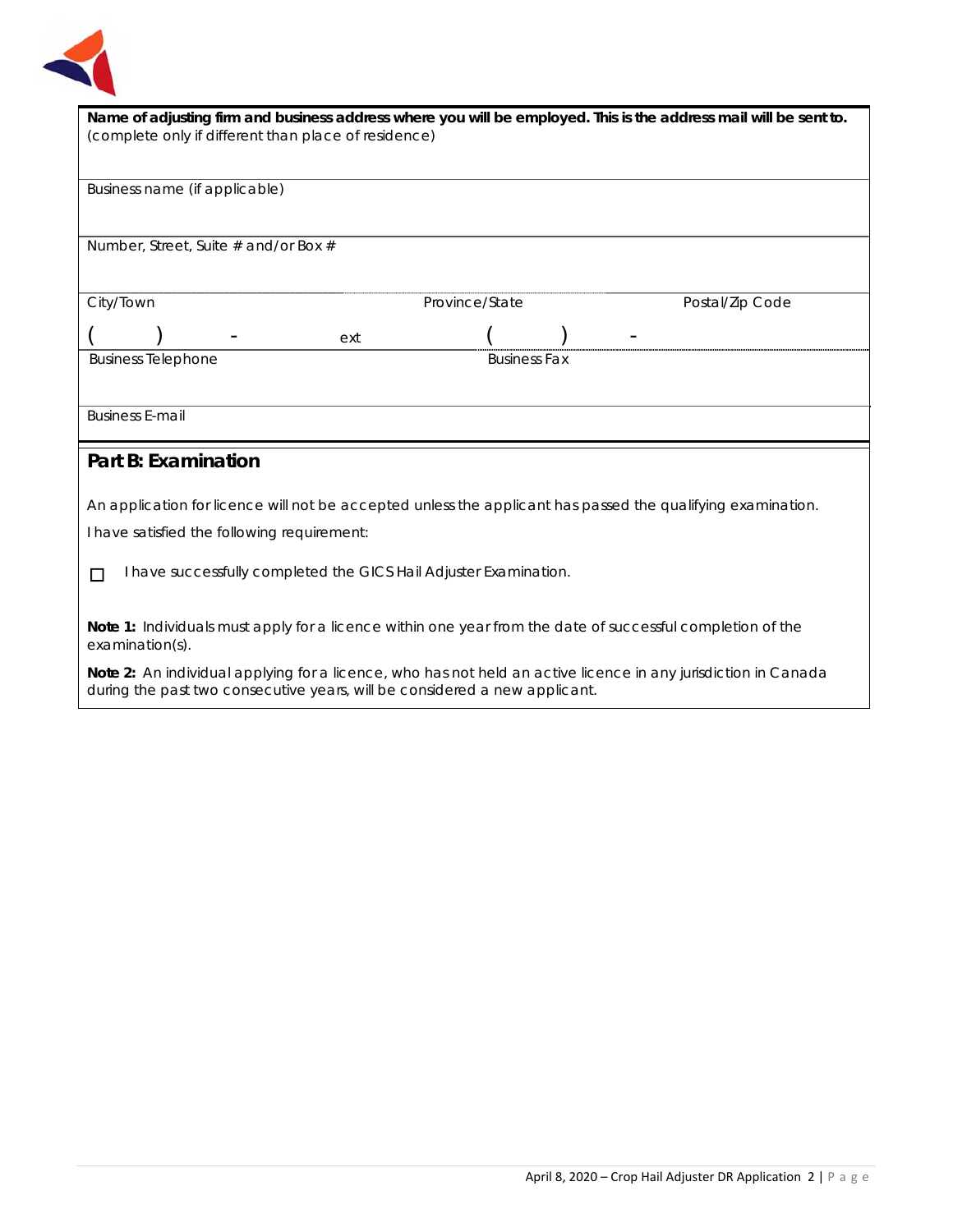

## **Part C: Background**

The following are questions relevant to *The Insurance Act* regarding trustworthiness and suitability to be licensed.

Please read these questions carefully to ensure all responses are accurate. Inaccurate answers may be considered a material misstatement.

**For any questions where disclosure is required, please provide complete details on a separate sheet of paper and attach to the application form.**

| $\mathbf 1$ . | Have you ever held an insurance or adjuster<br>licence in Saskatchewan, or anywhere in Canada<br>or in the world?                                                                                                                                                                                                                                                                                                                                |    | Have you ever been the subject of receivership<br>5.<br>and/or bankruptcy proceedings, including<br>consumer proposals?                                                                                                                                                                                                                                                                                                                                                                                             |  |  |
|---------------|--------------------------------------------------------------------------------------------------------------------------------------------------------------------------------------------------------------------------------------------------------------------------------------------------------------------------------------------------------------------------------------------------------------------------------------------------|----|---------------------------------------------------------------------------------------------------------------------------------------------------------------------------------------------------------------------------------------------------------------------------------------------------------------------------------------------------------------------------------------------------------------------------------------------------------------------------------------------------------------------|--|--|
|               | $\Box$ Nothing to Disclose<br>$\Box$ Disclosure attached                                                                                                                                                                                                                                                                                                                                                                                         |    | $\Box$ Nothing to Disclose<br>$\Box$ Disclosure attached                                                                                                                                                                                                                                                                                                                                                                                                                                                            |  |  |
|               | If yes, please provide information about licence year,<br>licence class and jurisdiction.                                                                                                                                                                                                                                                                                                                                                        |    | If yes, please provide an explanation of the circumstances<br>and a complete copy of the documents involved.                                                                                                                                                                                                                                                                                                                                                                                                        |  |  |
|               |                                                                                                                                                                                                                                                                                                                                                                                                                                                  |    | This question applies to you personally AND any company<br>in which you are/were a principal shareholder, officer or<br>director or designated representative.                                                                                                                                                                                                                                                                                                                                                      |  |  |
| 2.            | Has any licence or registration held by you as an<br>insurance agent, adjuster or for selling any other<br>financial products, ever been suspended or<br>revoked for cause, anywhere in Canada or in the<br>world?<br>$\Box$ Nothing to Disclose<br>$\Box$ Disclosure attached<br>This question applies to you personally AND any<br>company in which you are/were a principal shareholder,<br>officer or director or designated representative. | 6. | Have you ever been the subject of any complaints,<br>investigations, sanctions or disciplinary actions,<br>including but not limited to, a letter of warning,<br>caution, fine, etc., against you by any financial<br>services regulator, federal regulator (e.g., FINTRAC,<br>CRA, CRTC, Privacy Commissioner, etc.) insurer or any<br>other financial services company with which you<br>hold/held a contract, in Canada or anywhere in the<br>world?<br>$\Box$ Disclosure attached<br>$\Box$ Nothing to Disclose |  |  |
|               |                                                                                                                                                                                                                                                                                                                                                                                                                                                  |    | This question applies to you personally AND any company<br>in which you are/were a principal shareholder, officer or<br>director or designated representative.                                                                                                                                                                                                                                                                                                                                                      |  |  |
| 3.            | Have you ever been refused an insurance or<br>adjuster licence or registration for selling financial<br>products or adjusting claims in Canada or<br>anywhere in the world?                                                                                                                                                                                                                                                                      | 7. | Have you ever been investigated, charged or<br>convicted of any criminal or quasi-criminal offence,<br>in Canada or anywhere in the world?<br>$\Box$ Disclosure attached                                                                                                                                                                                                                                                                                                                                            |  |  |
|               | $\Box$ Nothing to Disclose<br>Disclosure attached                                                                                                                                                                                                                                                                                                                                                                                                |    | $\Box$ Nothing to Disclose                                                                                                                                                                                                                                                                                                                                                                                                                                                                                          |  |  |
|               | This question applies to you personally AND any<br>company in which you are/were a principal shareholder,<br>officer or director or designated representative.                                                                                                                                                                                                                                                                                   |    | This question applies to you personally AND any company<br>in which you are/were a principal shareholder, officer or<br>director or designated representative.                                                                                                                                                                                                                                                                                                                                                      |  |  |
| 4.            | Do you currently or plan to engage in any business<br>or occupation other than the insurance or<br>adjusting business?<br>Disclosure attached<br>$\Box$ Nothing to Disclose                                                                                                                                                                                                                                                                      | 8. | Have you ever been the subject of any type of legal<br>action, including but not limited to, class action<br>lawsuits or civil actions respecting the business of<br>insurance including adjusting, or any other financial<br>service, in Canada or anywhere in the world?                                                                                                                                                                                                                                          |  |  |
|               | Please provide the name of the business, occupation<br>details, supervisory responsibilities and date of<br>employment.<br>This would include any business that requires a licence or<br>registration or is corporately registered.                                                                                                                                                                                                              |    | $\Box$ Nothing to Disclose<br>$\Box$ Disclosure attached<br>This question applies to you personally AND any company<br>in which you are/were a principal shareholder, officer or<br>director or designated representative.                                                                                                                                                                                                                                                                                          |  |  |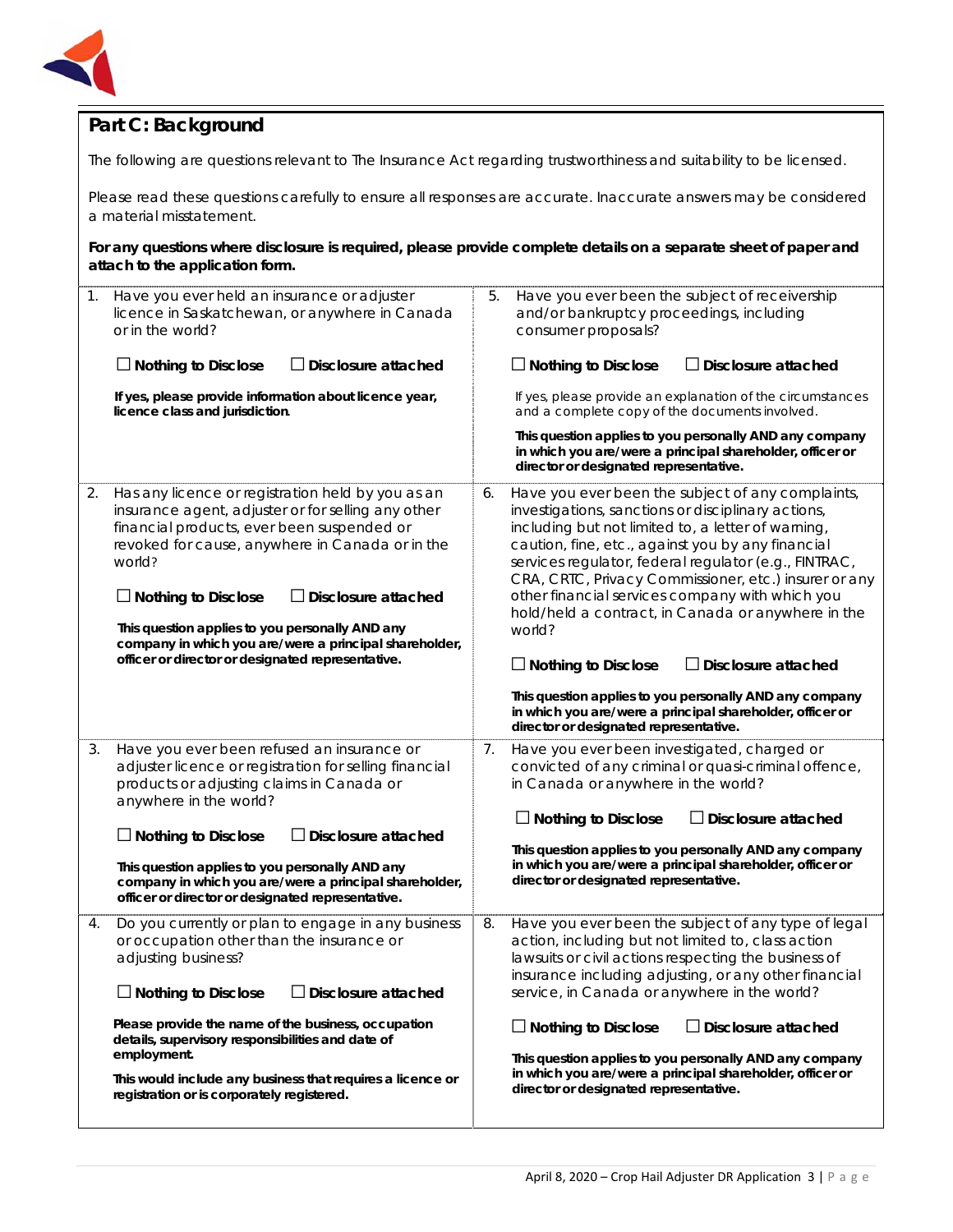

## **Part D: Non-Resident Applicants**

1. Saskatchewan address for service as required by subsection 10-1(3) of *The Insurance Regulations.*

|                                                                                                                    |                                                                                                                                                                                                                          |           | SК       |             |
|--------------------------------------------------------------------------------------------------------------------|--------------------------------------------------------------------------------------------------------------------------------------------------------------------------------------------------------------------------|-----------|----------|-------------|
| Street Address (Box #'s will not be accepted)                                                                      |                                                                                                                                                                                                                          | City/Town | Province | Postal Code |
| 2.                                                                                                                 | A non-resident applicant whose home jurisdiction has a web based licensee search is not required to<br>a)<br>provide a Certificate of Authority/Non-Resident Endorsement. Council will verify the licence status online. |           |          |             |
|                                                                                                                    | A non-resident applicant whose home jurisdiction does not have a web based license search, is required<br>b)<br>to provide a Certificate of Authority/Non-Resident Endorsement with this application.                    |           |          |             |
| What date did you obtain your Crop Hail Adjuster Licence in your resident<br>3.<br>month day year<br>jurisdiction? |                                                                                                                                                                                                                          |           |          |             |
| $\overline{4}$ .                                                                                                   | am required to comply with continuing education requirements in my resident<br>$\Box$ Yes $\Box$ No<br>jurisdiction?                                                                                                     |           |          |             |

### **Part E: Consent to the Collection, Use and Disclosure of Information**

By applying for an adjuster licence, I, the applicant, understand personal information will need to be collected from me and from other sources such as the recommender of the licence, financial service regulators, law enforcement agencies, credit bureaus, insurance companies, previous employers or other organizations in the financial services sector. I, therefore, consent to the collection and use of this personal information for the purpose of determining suitability for licensing.

I, the applicant, further understand and consent to the disclosure of personal information to the recommender of the licence, financial service regulators, law enforcement agencies, credit bureaus, insurance companies or other organizations in the financial services sector, for the purpose of determining suitability for licensing.

| Signature of applicant  | Date Signed |  |
|-------------------------|-------------|--|
|                         |             |  |
|                         |             |  |
| Print name of applicant |             |  |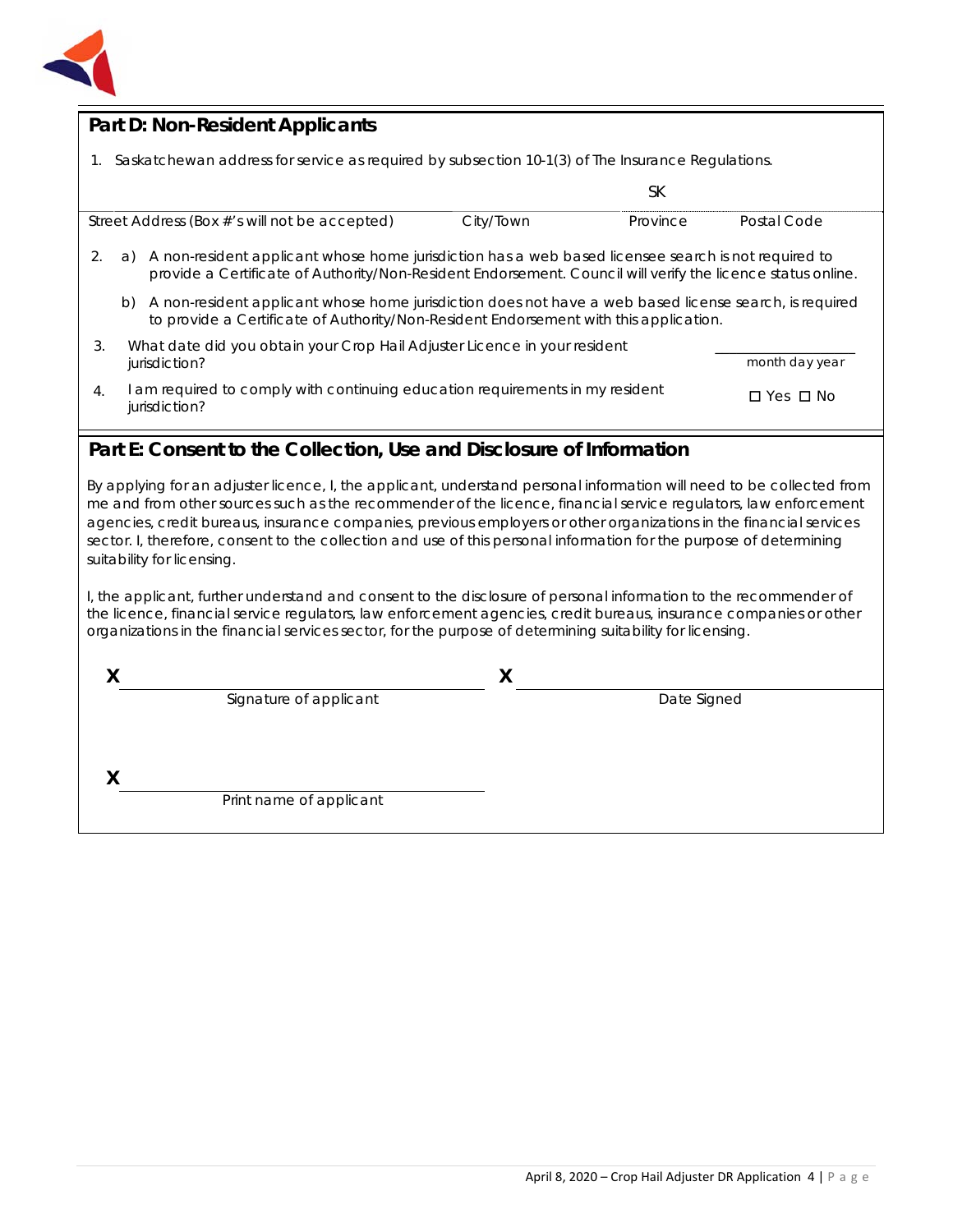

#### **Part F: Delcaration**

| The making of a false statement on this application constitutes a material misstatement and may result in the refusal |
|-----------------------------------------------------------------------------------------------------------------------|
| of this application and the subsequent suspension or cancellation of any licence issued. This application is required |
| to be signed by the applicant named herein.                                                                           |

I, \_\_\_\_\_\_\_\_\_\_\_\_\_\_\_\_\_\_\_\_\_\_\_\_\_\_\_\_\_\_\_\_\_\_\_\_\_\_\_, solemnly declare that all statements and answers in the foregoing application including attachments are true and correct, and I make this solemn declaration conscientiously believing it to be true, and knowing that it is of the same force and effect as if made under oath.

| X                                                                                                                                                                                                         |                                                                                            | X                    |                                                                                                                   |  |
|-----------------------------------------------------------------------------------------------------------------------------------------------------------------------------------------------------------|--------------------------------------------------------------------------------------------|----------------------|-------------------------------------------------------------------------------------------------------------------|--|
|                                                                                                                                                                                                           | Signature of applicant                                                                     |                      | Date Signed                                                                                                       |  |
|                                                                                                                                                                                                           | <b>Part G: Recommender Declaration</b>                                                     |                      |                                                                                                                   |  |
|                                                                                                                                                                                                           | To be completed by the licensed insurer that is recommending the Crop Hail Adjusting Firm. |                      |                                                                                                                   |  |
| <b>Applicant Name</b><br><b>Please Print</b>                                                                                                                                                              |                                                                                            |                      | is hereby recommended to act as a designated representative for the adjusting firm named herein.                  |  |
| Legal Name of<br>Adjusting Firm                                                                                                                                                                           |                                                                                            |                      |                                                                                                                   |  |
| <b>Please Print</b>                                                                                                                                                                                       |                                                                                            |                      |                                                                                                                   |  |
|                                                                                                                                                                                                           | that the applicant is suitable to receive a licence.                                       |                      | The recommender certifies that the qualifications and business record of the applicant have been investigated and |  |
| To the best of our knowledge, information and belief, all statements and answers contained in the foregoing<br>application are true and correct, and that the applicant has completed this application.   |                                                                                            |                      |                                                                                                                   |  |
| IT IS UNDERSTOOD THAT IF THE APPLICANT NAMED HEREIN IS TERMINATED, WRITTEN NOTICE, INCLUDING THE REASONS<br>FOR TERMINATION, WILL BE GIVEN TO THE GENERAL INSURANCE COUNCIL OF SASKATCHEWAN, IMMEDIATELY. |                                                                                            |                      |                                                                                                                   |  |
|                                                                                                                                                                                                           |                                                                                            |                      |                                                                                                                   |  |
| Print Legal Name of Recommender                                                                                                                                                                           |                                                                                            |                      |                                                                                                                   |  |
| <b>Authorized Official Signature</b>                                                                                                                                                                      |                                                                                            | Print Name of Signee | Date Signed                                                                                                       |  |
|                                                                                                                                                                                                           |                                                                                            |                      |                                                                                                                   |  |
|                                                                                                                                                                                                           |                                                                                            |                      |                                                                                                                   |  |
| Telephone                                                                                                                                                                                                 | Fax                                                                                        |                      | <b>E-mail Address</b>                                                                                             |  |

#### **THE ABOVE APPLICANT WILL NOT ACT AS A DESIGNATED REPRESENTATIVE UNTIL THE LICENCE IS ISSUED**

#### **NOTE: The same licensed insurer must recommend the Crop Hail Adjusting Firm and Crop Hail Adjuster Designated Representative applications.**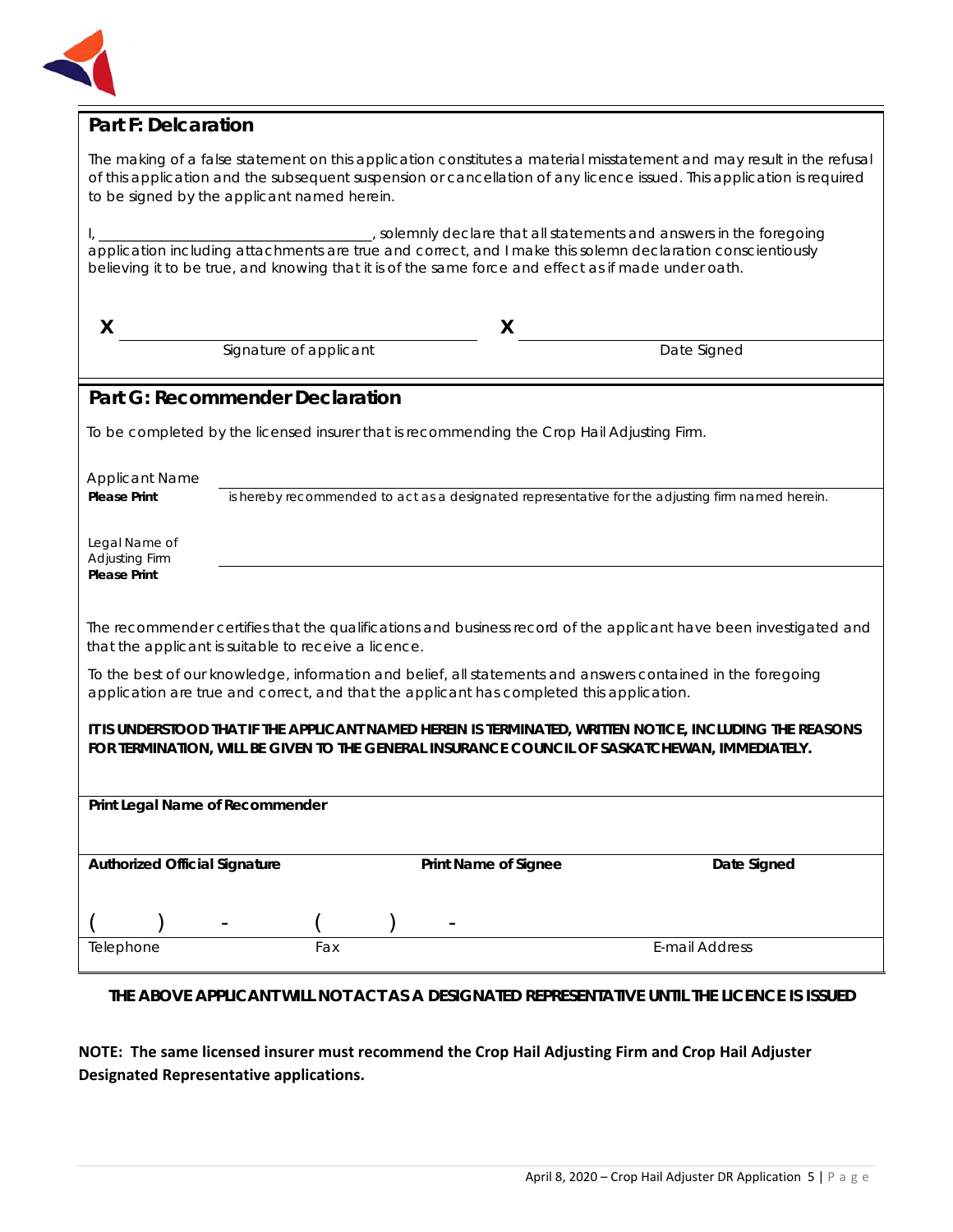

#### **APPLICANT'S ACKNOWLEDGEMENT**

#### **Print applicant's name**

A licence imposes on the licensee obligations including, but not limited to, the following:

- a) to adhere to the Act, regulations, and the General Insurance Council of Saskatchewan (GICS) Bylaws;
- b) to follow established standards of competence, conduct and practice in the business of insurance.
- 1. I acknowledge I have read the GICS Bylaws and the Hail Insurance Study Guide; and
- 2. I agree, prior to March 1, 2021, to successfully pass the appropriate entry exams as outlined in the GICS Bylaws in order to maintain my Crop Hail Adjuster Licence; and
- 3. I agree to adjust crop hail insurance claims using established crop adjusting procedures set out in the current version of the Council Approved Crop Hail Adjuster Manual.

The Hail Insurance Study Material and Bylaw is available to on the Council website at https://www.skcouncil.sk.ca/hailbyla.htm

I understand a licence will not be granted in the absence of returning this signed acknowledgment to the Council office.

I further understand I am prohibited from acting as a Crop Hail Adjuster until the licence has been granted.

**Signature of applicant Community Community Community Community Community Community Community Community Community Community Community Community Community Community Community Community Community Community Community Communit**